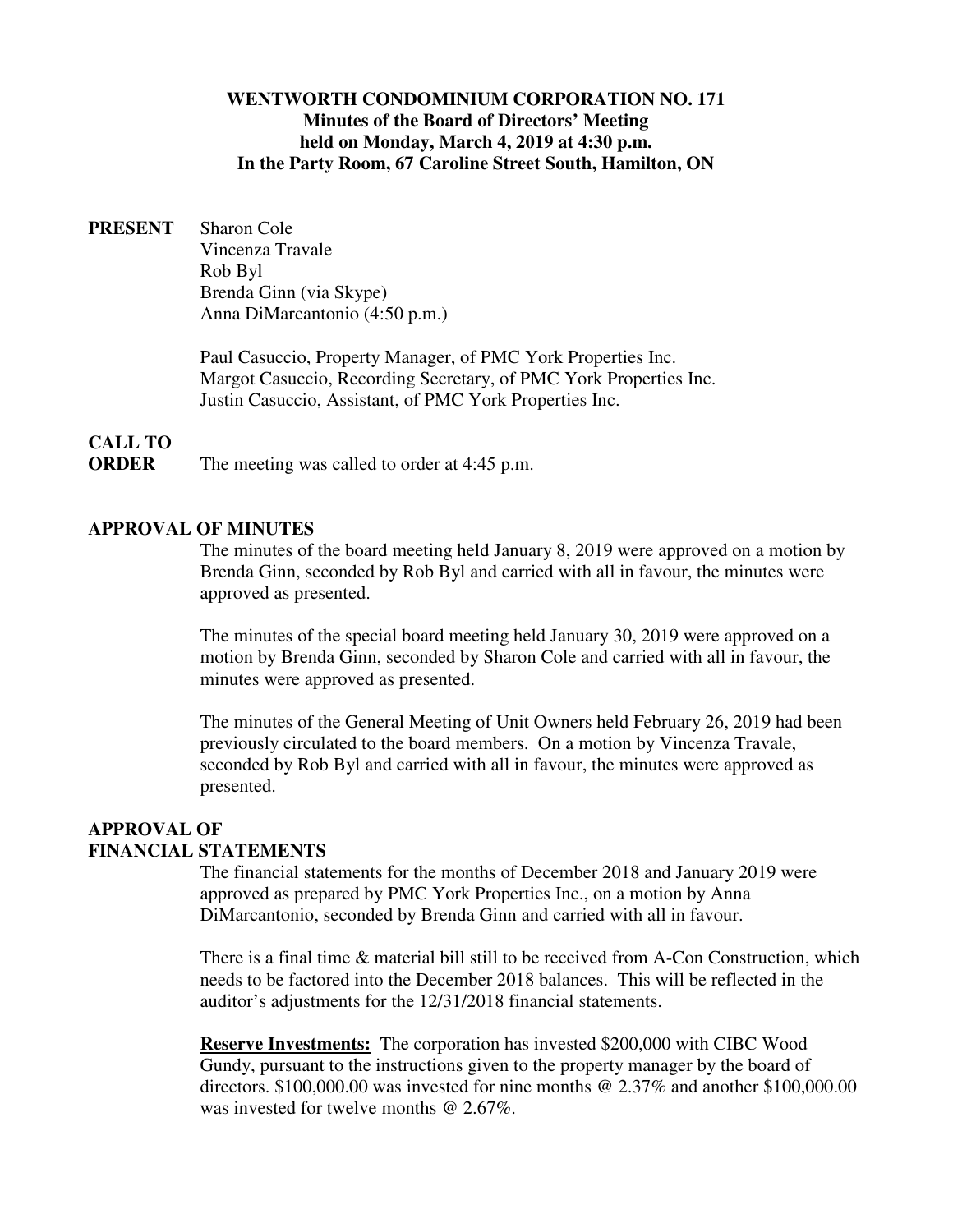# **POOL / SPA / SOLARIUM SUGGESTIONS FROM U/O's**

Five suggestions had been received from unit owners which the board took under advisement. The property manager will look into the costs of a commercial grade sauna.

Anna DiMarcantonio inquired if the corporation's insurance premiums might be lowered, due to the removal of the pool/spa amenities.

## **EXERCISE ROOM**

The property manager will look into hiring a consultant to help design the existing area(s) and provide suggestions for the gym upgrades. Pricing for this will be brought to the board for the next meeting. The board was in favour and directed the property manager to seek the professional advice of a design consultant.

## **DISCUSSION PURSUANT TO SPECIAL MEETING (BORROWING BY-LAW)**

In light of the fact that the borrowing by-law did not pass at the recent special meeting of unit owners, the board discussed the need for a special assessment in order to pay for the EIFS over-cladding system, the re-caulking of the east side of the building, and the water-proofing of the ribbed surface of the building.

**On a motion by Sharon Cole, seconded by Anna DiMarcantonio, and carried unanimously in favour, the board authorized the levy of a special assessment in the total amount of \$1,000,000.00, to be allocated to each unit owner on a proportionate share basis, in accordance with Schedule A of the Declaration.** 

The timing of the special assessment was set with due dates as follows: May 1,  $2019 - 50\%$ June 1, 2019 - 25% July 1, 2019 - 25%.

Other options for how the corporation could build up the Reserve Fund enough to cover the cost of the window program that is scheduled to start in the year 2029, were discussed. It was agreed that more information needs to be given to the unit owners, however it was also agreed that the first step right now is to get the EIFS system project completed.

Payment for the windows, and options for saving the money for 5-10 years in the future, will be re-evaluated and a meeting of unit owners that will be set for the Fall of 2019.

# **EXTERIOR BUILDING OVER-CLADDING**

On a motion by Anna DiMarcantonio, seconded by Rob Byl and carried with all in favour, the board approved and accepted the quote from Maresco Limited in the amount of \$720,230.00 + HST.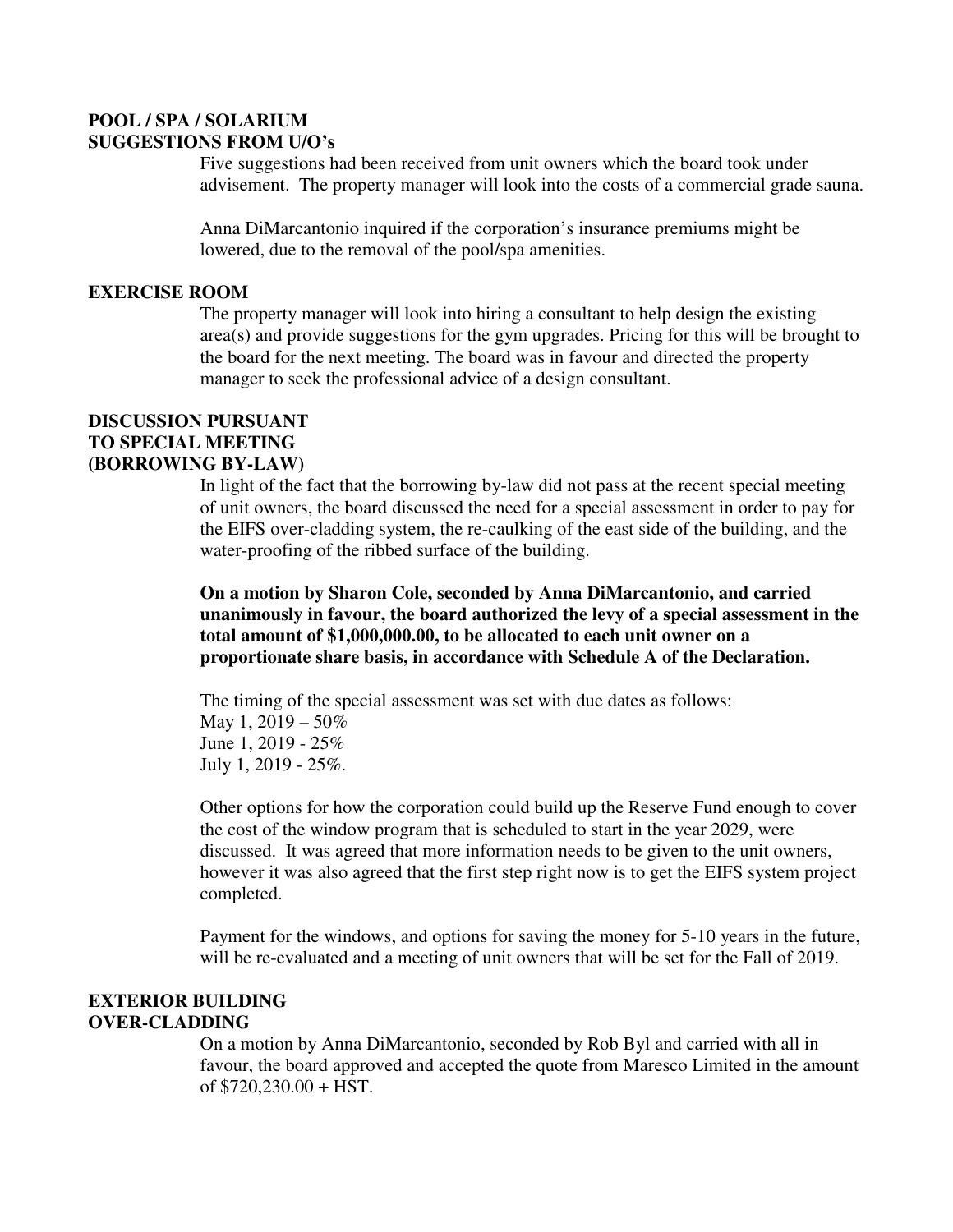On a motion by Sharon Cole, seconded by Vincenza Travale and carried with all in favour, the board approved the proposal from Edison Engineers Inc. to provide professional services including drawing up the contract, overseeing the project, and providing written reports along the way, as quoted, \$61,500 plus HST.

A CCDC contract between the corporation and Maresco Limited will be drawn up by Edison and will be signed by the board when it has been prepared.

#### **RESERVE FUND STUDY UPDATE**

The board approved the Reserve Fund Study update, as prepared by First Condo Group, (Option 3, REV 4), on a motion by Vincenza Travale, seconded by Brenda Ginn and carried with all in favour. Paul Casuccio will convey this decision to Kevin Green, and have him prepare the required summary forms to be circulated to all unit owners.

## **GAS CONTRACT**

Paul Casuccio noted that the building's gas consumption is not high enough to qualify for a gas contract, however it may be possible to join up with another corporation managed by PMC York Properties in entering a contract. The property manager will keep the board informed in the next few months.

## **WATER LEAK IN P1 ELECTRICAL ROOM**

A recent leak occurred, with water entering into the P1 electrical room and streaming down one wall. The leak emanated from underneath the superintendent's kitchen window.

Edison has provided a report with recommendations and options on how best to deal with this issue.

The board agreed to have an interior crack injection done, at an estimated cost of approximately  $$3,000.00-$4,000.00$ , inclusive of engineering fees  $($950.00 + HST)$ . So moved by Brenda Ginn, seconded by Rob Byl and carried with all in favour. This will be expensed from the Reserve Fund.

#### **CONCRETE CRACK / P2 CEILING LEAKS**

Water has leaked down from the P1 garage floor into the P2 level of the underground garage. Spot numbers 23 and 24 have been affected with corrosive water dripping down on to the vehicles parked in these spots.

Edison has confirmed that this is not a structural concern and has provided recommendations as to how this should be rectified, and has suggested that the crack could be routed, sealed with polyurethane sealant, and painted. The property manager will follow up on this.

#### **DUCT CLEANING**

The owners of Unit 19A have asked about cleaning of the building's heating ducts and was informed that the cost to a building-wide duct cleaning would be approximately \$10,000.00. The property manager noted that since the heating/air conditioning units are